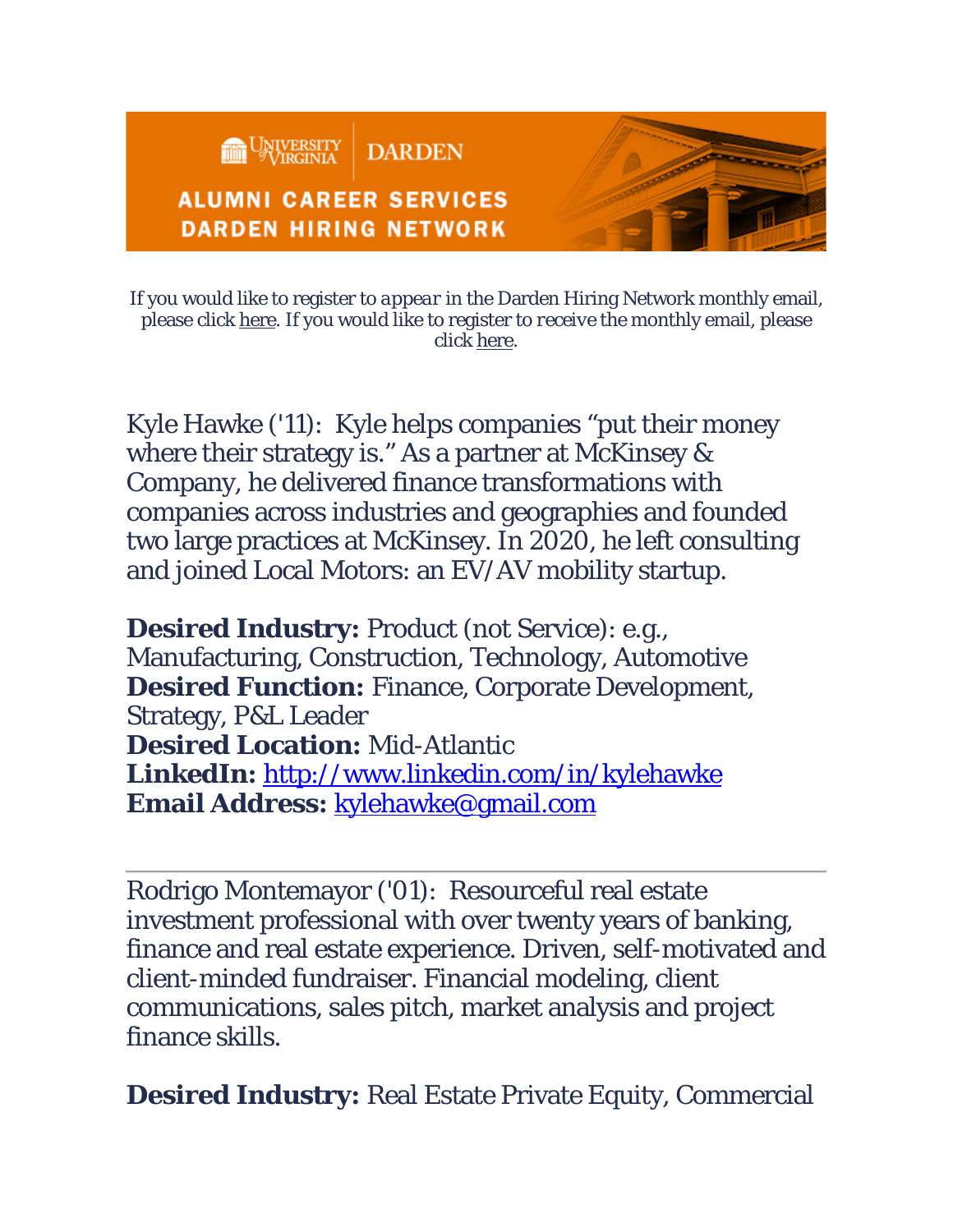Real Estate **Desired Function:** Investor Relations, Investment Management, Equity Advisory **Desired Location:** Dallas/Austin TX, Tampa/Miami FL **LinkedIn:** [http://www.linkedin.com/in/rodrigo](http://www.linkedin.com/in/rodrigo-montemayor-9317a5)[montemayor-9317a5](http://www.linkedin.com/in/rodrigo-montemayor-9317a5) **Email Address:** [rodmonrod5@gmail.com](mailto:rodmonrod5@gmail.com)

Nikhil Schur-Narula ('21): Accomplished director and entrepreneur with extensive experience in the development and management of global, social-impact and sustainabilitydriven food and beverage businesses. History in product design, marketing, strategy and sales growth. Unique perspectives offered from international career experience, as well as distinctive marketing approaches from experience in the fine arts industry.

**Desired Industry:** VC/CPG/AgTech **Desired Function:** Marketing **Desired Location:** Northeast U.S. **LinkedIn:** <https://www.linkedin.com/in/niki-schur-narula/> **Email Address:** [nikisn@gmail.com](mailto:nikisn@gmail.com)

Atikem Haile-Mariam ('92): Executive with extensive experience in delivering revenue and market share growth for Fortune 500, start-up companies and government agencies globally. Working relationship with: venture capital, public interest and firms deploying digital/broadband solutions. Hands-on experience in predicting and responding to trends, opportunities, and risks in projects, including developing feasibility studies and Private/Public Partnership Plans.